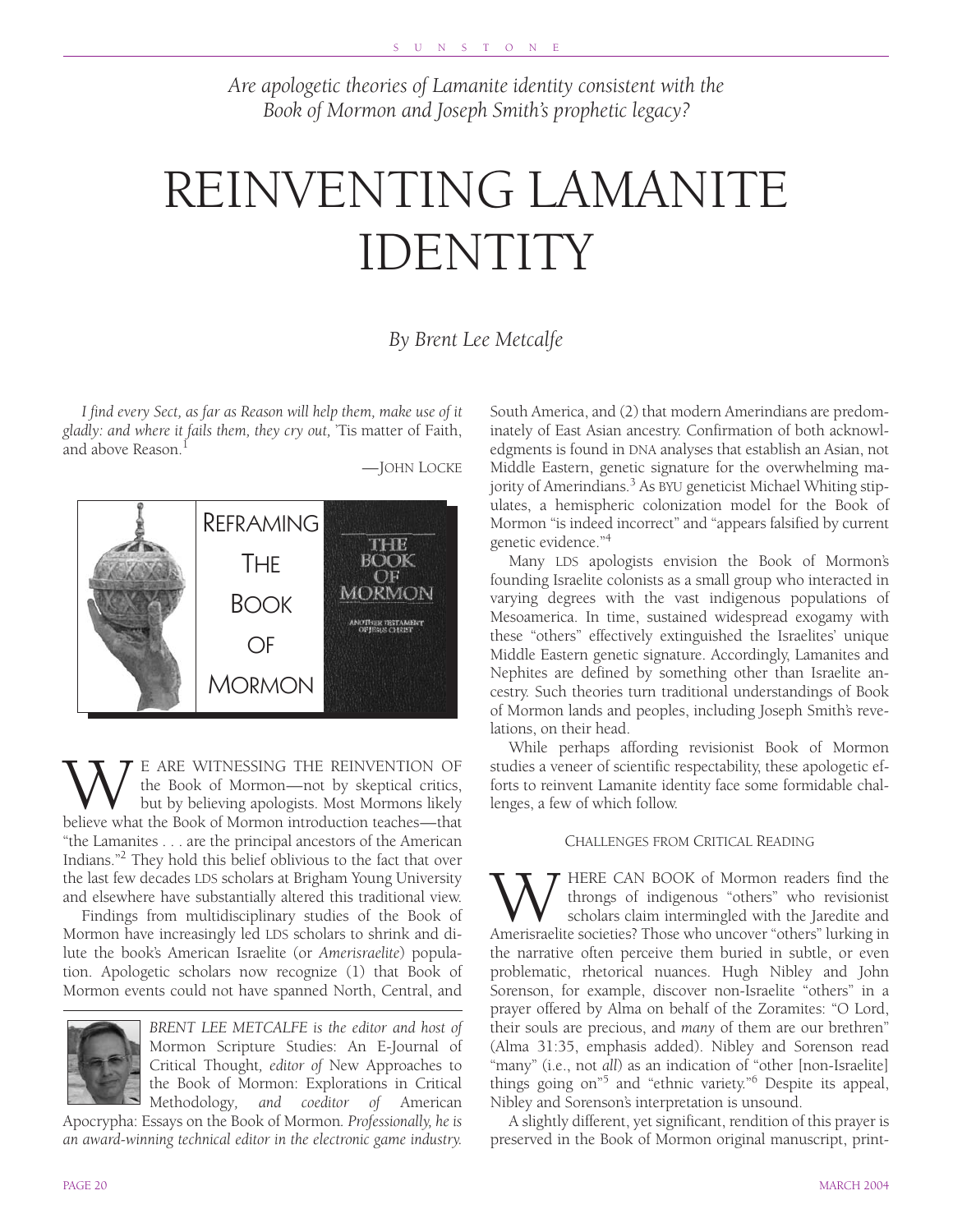er's manuscript,<sup>7</sup> and 1830 edition: "... and many of them are our *near* brethren."8 In other words, "many"—but not all—of the Zoramites are *close relatives* of Alma and some of his companions.<sup>9</sup> Amulek employs the same usage in his recollection, "As I was journeying to see a very *near* kindred . . ."10 A rigorous evaluation of Alma's supplication provides no evidence for an awareness of non-Israelite "others" in the promised land during the Nephite reign.

Indeed, a careful reading of the Book of Mormon reveals that the narrative says nothing of indigenous "others" and in fact prophetically precludes them. After their arrival in the Americas but before they divide into competing factions, Lehi delivers a divine promise about the Israelite immigrants:

And behold, it is wisdom that *this land should be kept as yet from the knowledge of other nations*; for behold, many nations would overrun the land, that there would be no place for an inheritance. Wherefore, I, Lehi, have obtained a promise, that inasmuch as *those whom the Lord God shall bring out of the land of Jerusalem* shall keep his commandments, they shall prosper upon the face of this land; and *they shall be kept from all other nations, that they may possess this land unto themselves* . . . and there shall be none to molest them, nor to take away the land of their inheritance; and they shall dwell safely forever.<sup>11</sup>

Other non-Israelite nations would eventually come, but even then God must "bring" them because, in harmony with God's pledge to Lehi, they know nothing of the promised land much less inhabit it: "But behold, when the time cometh that they shall dwindle in unbelief . . . [y]ea, he will *bring* other nations unto them, and he will give unto them power, and he will take away from them the lands of their possessions, and he will cause them to be *scattered* and *smitten*" (2 Ne. 1:10–11, emphasis added).

Prophecies by his son Nephi anticipate Lehi's prophetic promise. Nephi sees in an eschatological vision "many multitudes of the Gentiles upon the land of promise" and "the seed of [his] brethren; and they were *scattered* before the Gentiles and were *smitten*."12 The Amerisraelite promised land is expansive, encompassing North American venues for the arrival of British and European settlers, the coming forth of the Book of Mormon, and the construction of the New Jerusalem.<sup>13</sup> Other Nephite prophets and even the risen Book of Mormon Christ reaffirm that the latter-day American remnant of Israel would be scattered and smitten by future Gentile colonists.<sup>14</sup>

When ancestry is identified, *all* post-Jaredite peoples— Nephites and non-Nephites, good and bad, groups and individuals—consistently trace their pedigree back to the founding Israelite immigrants. Ammon, for instance, says that he is "a descendant of Zarahemla" (Mosiah 7:13; see also v. 3) who "was a descendant of Mulek, and those who came with him into the wilderness" (Mosiah 25:2), and Mulek was "the son of Zedekiah" the Jewish king (Hel. 6:10; cf. Omni 1:15). Nephite dissident Coriantumr "was [also] a descendant of Zarahemla" (Hel. 1:15).

Alma is "a descendant of Nephi" (Mosiah 17:2), and the

MARCH 2004 PAGE 21

Nephite kingdom is conferred only on "those who were descendants of Nephi" (Mosiah 25:13). Amulek touts his Israelite heritage: "I am Amulek; I am the son of Giddonah, who was the son of Ishmael, who was a descendant of Aminadi . . . And Aminadi was a descendant of Nephi, who was the son of Lehi, who came out of the land of Jerusalem, who was a descendant of Manasseh, who was the son of Joseph who was sold into Egypt" (Alma 10:2–3). Mormon proclaims himself "a pure descendant of Lehi" (3 Ne. 5:20) via Nephi (Morm. 1:5), a fact proudly reiterated by Moroni: "I am the son of Mormon, and my father was a descendant of Nephi" (Morm. 8:13).

Lamanite king Lamoni, readers learn, is "a descendant of Ishmael" (Alma 17:21; cf. v. 19). Centuries after the Lehites disembark on their new promised land, a group of Lamanites "who joined the people of the Lord" did not include Nephite dissenters "but they were actual descendants of Laman and Lemuel" (Alma 24:29). The two thousand stripling warriors are "descendants of Laman, who was the eldest son of our father Lehi" (Alma 56:3).

*Lamanite* doesn't necessarily refer to a descendant of Laman, nor *Nephite* to a descendant of Nephi—but they are universally described by Book of Mormon narrators as Israelite. To distinguish between those "who are friendly to Nephi" and those who "seek to destroy the people of Nephi," Jacob labels the two competing factions "Nephites" and "Lamanites" respectively (Jacob 1:13–14). Jacob explicitly states that Lamanites and Nephites consisted of familial groupings bearing the names of Israelites introduced in 1 Nephi.<sup>15</sup> By Jacob's definition, a Lamanite is someone who sought "to destroy the people of Nephi" (Jacob 1:14), a view similar to Nephi's (2 Ne. 5:14).

Yet *Lamanite* isn't merely an exonym used by Nephites to generically reference outsiders. It is an ancestral insignia that its bearers wear with honor. In a letter to Moroni, chief captain of the Nephite military, king Ammoron proclaims: "I am a bold Lamanite" (Alma 54:24), "a descendant of Zoram, whom your fathers pressed and brought out of Jerusalem" (v. 23). Ammoron's purpose in waging war on the Nephites is to avenge such familial injustices (v. 24; cf. Alma 20:13).

Book of Mormon readers are repeatedly told that the Lamanites are descendants of the founding Israelites. For instance, the narrator says that "the skins of the Lamanites were dark, according to the mark which was set upon *their fathers*" who rebelled against "Nephi, Jacob, and Joseph, and Sam" (Alma 3:6, emphasis added). Readers also learn of a "land which was called by the Lamanites, Jerusalem, calling it after the land of *their fathers' nativity*" (Alma 21:1, emphasis added).

Moreover, Nephites don't label as Lamanite every non-Nephite they find. Amaleki, for instance, details Mosiah's discovery of "a people, who were called the people of Zarahemla," not Lamanites (Omni 1:14). Consistent with Lehi's prophetic promise (2 Ne. 1:9, and passim), these people "came out from Jerusalem . . . brought by the hand of the Lord" (Omni 1:15–16). Amaleki adds that "their language had become corrupted" so that neither "Mosiah, nor the people of Mosiah, could understand them."16 This is a clear example of a Nephite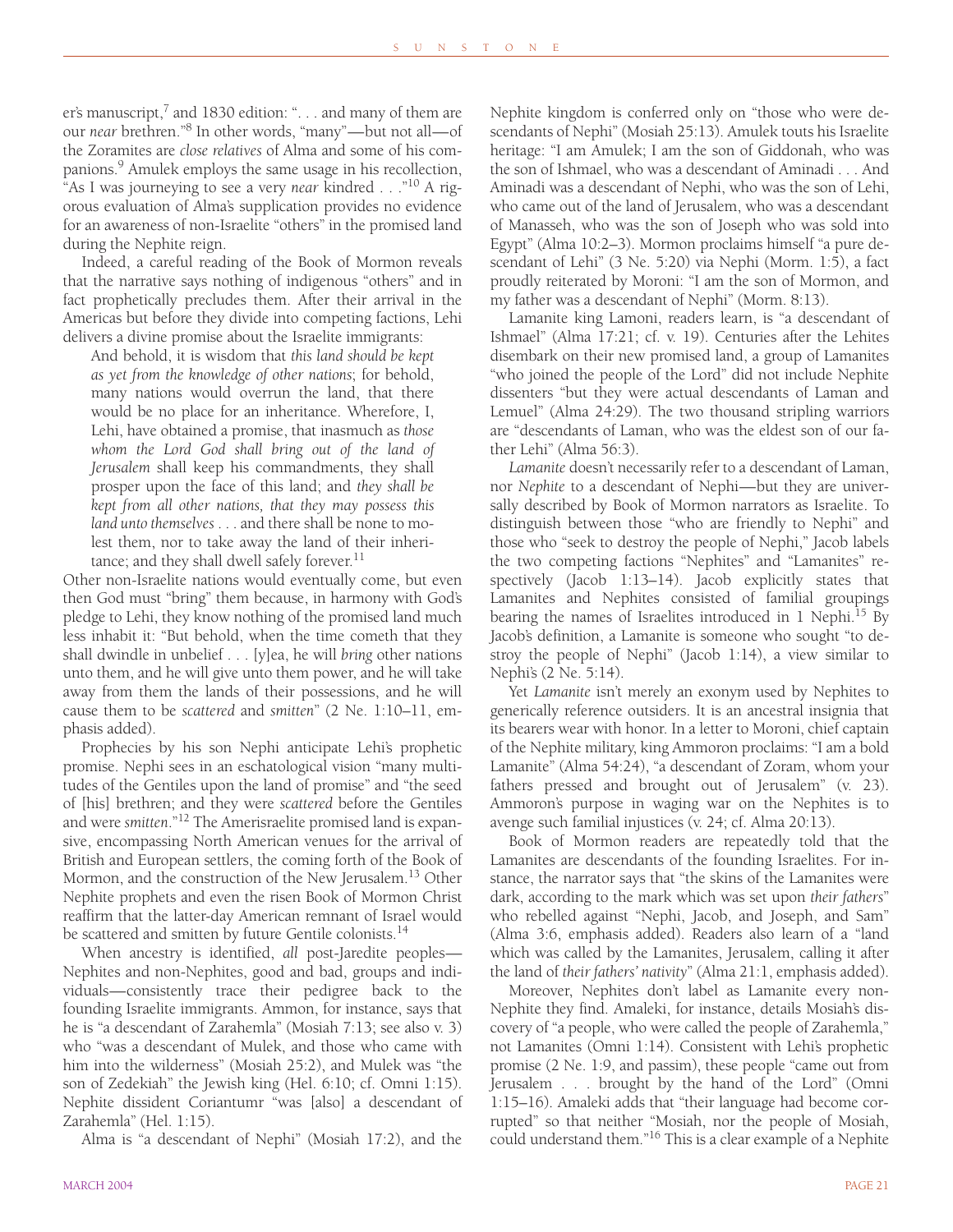encounter with a foreign group of "others"—not considered Lamanite or Nephite—but Israelite nevertheless.

Book of Mormon readers are not told of a single Nephite or Lamanite who descended from anyone other than an Israelite. Some scholars have tried to mitigate this anomaly by suggesting that indigenous peoples became Israelite through "adoption" into the Abrahamic covenant<sup>17</sup> or that the Nephite "lineage history" is so ethnocentric that it obscures non-Israelite denizens.<sup>18</sup> Such suggestions, however, have no real explanatory power since *both* the Amerisraelites *and* the pre-Israelite Jaredites fail to mention indigenous "others," and the Amerisraelite narrators exhibit no difficulty recognizing the Jaredites as non-Israelites who formerly inhabited the promised land.

Book of Mormon narrators are well aware of global diversity. Both Gentiles and other Israelites are said to inhabit distant lands across "large," "many," or "great waters" (1 Ne. preamble; 13:10ff; 17:5; Omni 1:16), and the Ten Tribes are off in yet another region.<sup>19</sup> In the Book of Mormon, these are distinct and distinguishable groups who await their latter-day gatherings to their respective lands of inheritance. This is one reason the Book of Mormon's failure to mention indigenous non-Israelite populations who lived concurrently with the Nephite reign is so problematic. The Book of Mormon tells of non-Israelites inhabiting the promised land and interacting with the Amerisraelites, but these are always the latter-day Gentiles whom God must "bring."

#### CHALLENGES FROM PROPHETIC AUTHORITY

OSEPH SMITH, THE Book of Mormon translator, effectively eviscerates the apologetic reinvention of the Jaredite/Amerisraelite story. Smith plainly taught that the Book of Mormon recounts the *origin* of modern Amerindians who anciently populated the Western Hemisphere. J

In response, apologists emphasize not only that prophets are fallible but also that Smith expressed or authorized divergent opinions about the Book of Mormon setting and peoples. Despite his theological evolution, $20$  Smith unfurled his tale of Mormonism's foundational text with considerable consistency. In 1833, he wrote newspaper editor N. C. Saxton that "[t]he Book of Mormon is a reccord of the forefathers of our western Tribes of Indians . . . By it we learn that our western tribes of Indians are des[c]endants from that Joseph that was sold into Egypt, and that the Land of America is a promised land unto them, and unto it all the tribes of Israel will come."<sup>21</sup>

But Smith didn't stop there. He often claimed divine sanction for his interpretations, appealing to the same revelatory source by which he had dictated the Book of Mormon. For example, when Saxton failed to print Smith's 1833 letter in toto, Joseph replied: "I was somewhat disappointed on rece[i]ving my paper with only a part of my letter inserted in thit. The letter which I wrote you for publication I wrote by the commandment of God, and I am quite anxious to have it all laid before the public for it is of <u>importance</u> to them."<sup>22</sup>

In Smith's canonical revelations, God identifies

Amerindians as "Lamanites," a remnant of "the Jew."<sup>23</sup> God's edicts provide the impetus for the first mission to the Lamanites, or as Oliver Cowdery dubbed them: "the deleware Nation of Lamanites."<sup>24</sup> God even confirms that no other nations inhabited the promised land during the Nephite occupation:

Yea, and this was their [i.e., Nephite prophets and disciples] faith—that my gospel, which I gave unto them that they might preach in their days, might come unto their brethren the Lamanites, and also all that had become Lamanites because of their dissensions. Now, this is not all—their faith in their prayers was that this gospel should be made known also, *if it were possible that other nations should possess this land*; And thus they did leave a blessing upon this land in their prayers, that whosoever should believe in this gospel in this land might have eternal life; Yea, that it might be free unto all of whatsoever nation, kindred, tongue, or people they may be.25

Smith also delivered extracanonical revelations about Amerindian identity and origins. On 3 June 1834, Smith and a few Zion's Camp recruits disinterred a skeleton from an earthen mound. Among other things, Smith said the bones were the remains of a "white Lamanite" named Zelph, a warrior under the prophet Onandagus.26 Wilford Woodruff later gave his eyewitness testimony that Smith received Zelph's biographical sketch "in a vision."27

Word of Smith's Zelph revelation soon began to circulate among non-Mormons. In November 1834, Eber D. Howe published an important account of the Zelph episode:

A large mound was one day discovered, upon which Gen. Smith ordered an excavation to be made into it; and about one foot from the top of the ground, the bones of a human skeleton were found, which were carefully laid out upon a board, when Smith made a speech, prophesying or declaring that they were the remains of a celebrated General among the Nephites, mentioning his name and the battle in which he was slain, some 1500 years ago. This was undoubtedly done to encourage the troops to deeds of daring, when they should meet the Missourians in battle array.28

Howe's recital involving Nephites is corroborated by Joseph Smith himself, who provided the context in which he received his vision. In a missive to his wife, Emma, on 4 June 1834 the day after Zelph's disinterment and the attending vision— Smith depicts his troops as "wandering over the plains of the Nephites, recounting occasional[l]y the history of the Book of Mormon, roving over the mounds of that once beloved people of the Lord, picking up their skulls & their bones, as a proof of its divine authenticity."29 Zelph, a white Lamanite, was grandly positioned against this grisly yet awesome Nephite backdrop.

Throughout his prophetic tenure, Smith insisted that he first learned about the gold plates from an angel on the autumnal equinox of 1823. Mormon tradition usually identifies the angel as Moroni, a Nephite author and redactor. In 1835,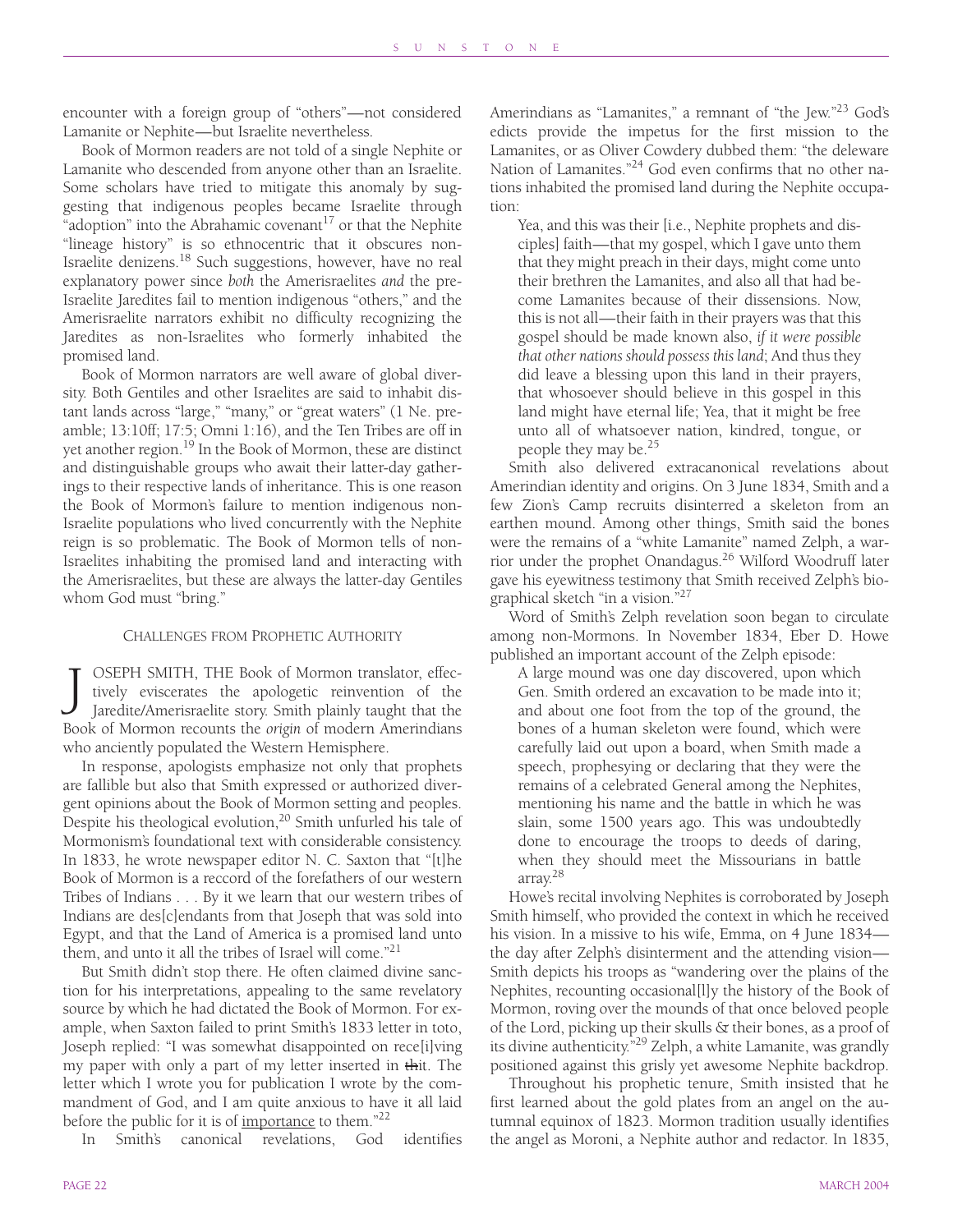Smith related that the angel said "the Indians were the literal descendants of Abraham."30 Smith later explained that according to the angel the metallic record gave "an ac-

count of the former inhabitants of this continent and the source from whence they sprang."31

In 1842, Smith added that during his 1823 vision of Moroni he "was informed concerning the aboriginal inhabitants of this country, and shown who they were, and from whence they came," including "a brief sketch of their origin, progress," and so on. Armed with this insight, Smith "was also told" by the angel "where there was deposited some plates on which were engraven an abridgement of the records of the ancient prophets that had existed on this continent." The persistent angel appeared to Smith three times that night, "unfold[ing] the same things" each time. Smith was clear: the Israelite "remnant are the Indians that now inhabit this country."32

According to his own testimony, Joseph Smith knew, based on God's revelations, that the Amerindians were of Israelite origin and that Nephites anciently roamed the Illinois River Valley.

#### GALILEO WHISPERS

IN 1845, THE publication of *Proclamation of the Twelve Apostles of the Church of Jesus Christ, of Latter-day Saints*<sup>33</sup> codified Joseph Smith's understanding of Amerindian origins. Following Smith's martyrdom and before N 1845, THE publication of *Proclamation of the Twelve Apostles of the Church of Jesus Christ, of Latter-day Saints*<sup>33</sup> codified Joseph Smith's understanding of Amerindian oriof a new First Presidency, the governing Twelve Apostles, three of whom would later become Joseph's successors, explicitly endorsed $34$  a global proclamation entreating the United States government to

continue to gather together, and to colonize the tribes and remnants of Israel (the Indians), and also to feed, clothe, succor, and protect them, and endeavor to civilize and unite; and also to bring them to the knowledge of their Israelitish origin, and of the fulness of the gospel which was revealed to, and written by, their forefathers on this land; the record of which has now come to light.35

The apostolic body further decreed: "[God] has revealed the origin and the Records of the aboriginal tribes of America, and their future destiny.—*And we know it*."36

Smith's successors, from Brigham Young to Gordon B.

"DISCOVERY OF A LAMANITE SKELETON" *Harper's New Monthly Magazine* Vol. 6, No. 35 (April 1853): 610 (Courtesy of Brent Lee Metcalfe)

**Stervi** 

Hinckley, have buttressed his view of the Book of Mormon as an etiological saga of ancient America. And the tradition con-

tinues. In a recent *Ensign* article, LDS convert Hugo Miza tells of "a special connection between the Book of Mormon and [his Mayan] tribe." Miza reflects, "I felt the Book of Mormon explained where our Cakchiquel tribe came from and who our ancestors were."<sup>37</sup>

> Clearly, not all believers have been persuaded by, or are even familiar with, apologetic efforts to reinvent Lamanite identity. Scriptural literalists may revolt, castigating revisionists who reframe traditional Book of Mormon geography and Lamanite ancestry as wolves in sheep's clothing. Some devout members may choose to follow in the footsteps of more liberal biblical scholars who maintain, "Even if it didn't happen, it's a true story."38 Still others, though appre-

ciative of Smith's aptitude for crafting sacred literature, will conclude that the Book of Mormon is neither ancient nor divine.

Whatever the outcome, apologetic scholars have an arduous task ahead of them. They have yet to explain cogently

why all Book of Mormon characters—God included—seemingly know nothing about the hordes of indigenous peoples that the revisionist theories require; why Joseph Smith's revelation of the Book of Mormon is trustworthy enough to extract a detailed limited geography, yet his revelations about Amerindian identity and origins are flawed, if not erroneous; and why their word should count more than that of LDS prophets on the one hand, and that of secular scholars on the  $other<sup>39</sup>$ 

Sooner rather than later, history will reveal whether the apologetic reinvention of the Book of Mormon is a warrant for faith or merely another artifact of humanity's irrepressible will to believe. Or perhaps a fresh, reinvented faith will emerge in the wake. W

#### **NOTES**

1. John Locke, *An Essay Concerning Human Understanding*, ed. Peter H. Nidditch (Oxford: Oxford University Press, 1975), 689.

2. "Introduction," Book of Mormon (1981 edition).

3. Support for Asian origins is a leitmotif in Amerindian genetic studies. For example, see Maria-Catira Bortolini et al., "Y-Chromosome Evidence for Differing Ancient Demographic Histories in the Americas," *The American Journal of Human Genetics* 73, no. 3 (September 2003): 524–39; Alan G. Fix, "Colonization Models and Initial Genetic Diversity in the Americas," *Human Biology* 74, no. 1 (February 2002): 1–10; Angélica González-Oliver et al., "Founding Amerindian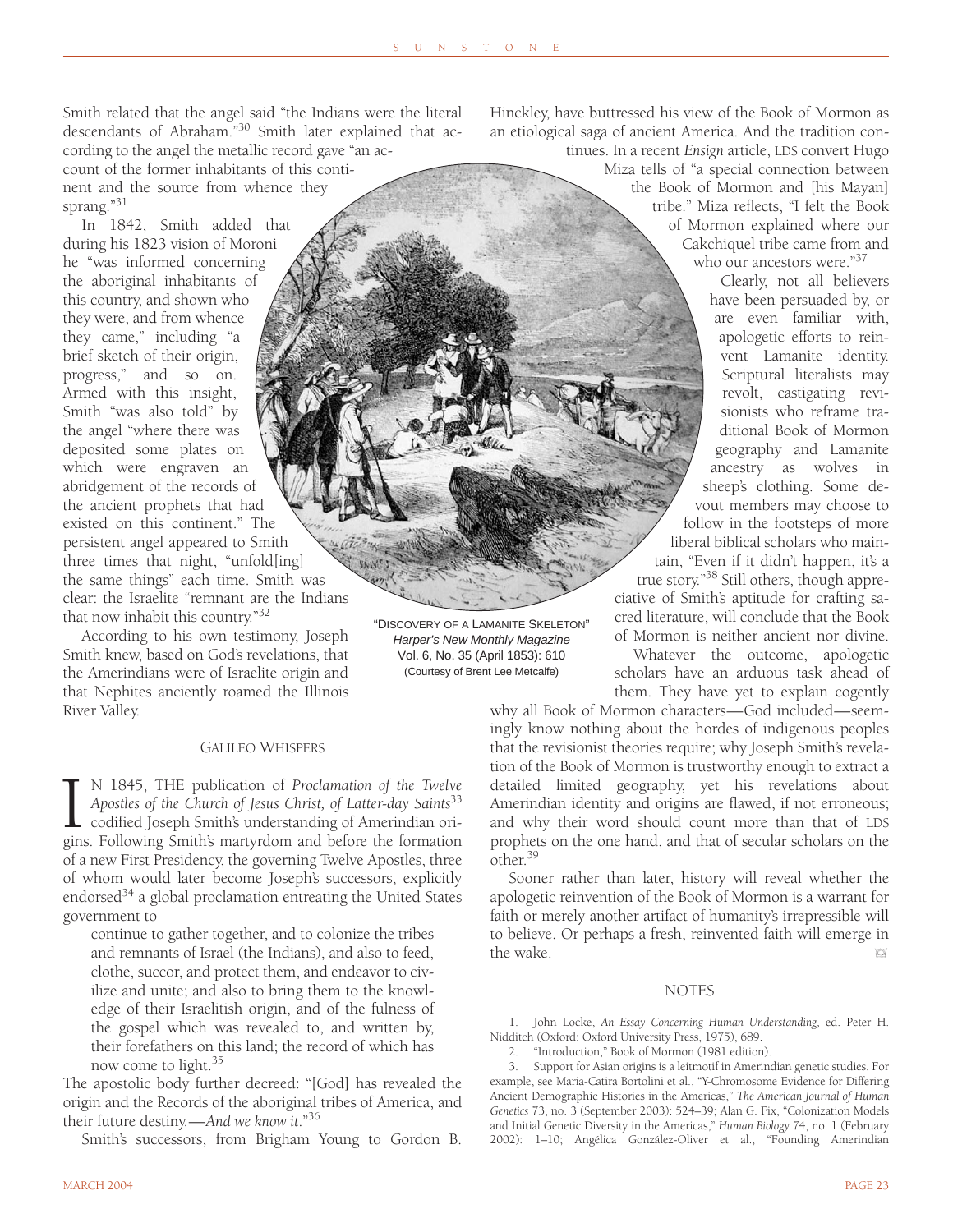Mitochondrial DNA Lineages in Ancient Maya from Xcaret, Quintana Roo," *American Journal of Physical Anthropology* 116 (2001): 230–35; Michael F. Hammer, "The Origins of Native American Y Chromosome Diversity," delivered as the Rufus Wood Leigh Lecture, 12 November 2003, University of Utah, Salt Lake City; Genovea Keyeux et al., "Possible Migration Routes into South America Deduced from Mitochondrial DNA Studies in Colombian Amerindian Populations," *Human Biology* 74, no. 2 (April 2002): 211–33; Jeffrey T. Lell et al., "The Dual Origin and Siberian Affinities of Native American Y Chromosomes," *The American Journal of Human Genetics* 70, no. 1 (January 2002): 192–206; Lell et al., "Reply to Tarazona-Santos and Santos," *The American Journal of Human Genetics* 70, no. 5 (May 2002): 1380–81; Ripan S. Malhi et al., "The Structure of Diversity within New World Mitochondrial DNA Haplogroups: Implications for the Prehistory of North America," *The American Journal of Human Genetics* 70, no. 4 (April 2002): 905–19; Mark Seielstad et al., "A Novel Y-Chromosome Variant Puts an Upper Limit on the Timing of First Entry into the Americas," *The American Journal of Human Genetics* 73, no. 3 (September 2003): 700–05; Eduardo Tarazona-Santos and Fabrício R. Santos, "The Peopling of the Americas: A Second Major Migration?" *The American Journal of Human Genetics* 70, no. 5 (May 2002): 1377–80. (Articles from *The American Journal of Human Genetics* are available online at <www.journals.uchicago.edu/AJHG/home.html>.)

4. Michael F. Whiting, "DNA and the Book of Mormon: A Phylogenetic Perspective," *Journal of Book of Mormon Studies* 12, no. 1 (2003): 28, 31. For a range of insightful responses to the DNA evidence, in addition to articles cited elsewhere in this essay, see Dean H. Leavitt, Jonathon C. Marshall, and Keith A. Crandall, "The Search for the Seed of Lehi: How Defining Alternative Models Helps in the Interpretation of Genetic Data," *Dialogue: A Journal of Mormon Thought* 36, no. 4 (Winter 2003): 133–50; David A. McClellan, "Detecting Lehi's Genetic Signature: Possible, Probable, or Not?" *FARMS Review* 15, no. 2 (2003): 35–90; Thomas W. Murphy, "Lamanite Genesis, Genealogy, and Genetics," *American Apocrypha: Essays on the Book of Mormon*, eds. Dan Vogel and Brent Lee Metcalfe (Salt Lake City: Signature Books, 2002), 47–77 (an earlier version of this essay is available online at <www.mormonscripturestudies.com>); Murphy, "Simply Implausible: DNA and a Mesoamerican Setting for the Book of Mormon," *Dialogue: A Journal of Mormon Thought* 36, no. 4 (Winter 2003): 109–31; Simon G. Southerton, *Losing a Lost Tribe: Native Americans, DNA, and the Mormon Church* (Salt Lake City: Signature Books, forthcoming).

5. Hugh Nibley, *The Prophetic Book of Mormon*, The Collected Works of Hugh Nibley: Volume 8, ed. John W. Welch (Salt Lake City: Deseret Book and FARMS, 1989), 544. Nibley's published remarks were originally delivered at the Sunstone Book of Mormon Lecture Series, 10 May 1988, Salt Lake City.

6. John L. Sorenson, *An Ancient American Setting for the Book of Mormon* (Salt Lake City: Deseret Book and FARMS, 1985), 242; see also Sorenson, "When Lehi's Party Arrived in the Land, Did They Find Others There?" *Journal of Book of Mormon Studies* 1, no. 1 (Fall 1992): 8–9.

7. I'm indebted to Van E. Hale for alerting me to this variant in the printer's manuscript.

8. Alma chapter XVI, p. 313 (1830 edition). Royal Skousen renders the original manuscript, "& many of them are our {r<%e%>|n}ear Breth / -re{r|n}" (Royal Skousen, ed., *The Original Manuscript of the Book of Mormon—Typographical Facsimile of the Extant Text* [Provo: FARMS, 2001], 297, virgule line break added), and the printer's manuscript, "& many of them are our near brethren" (Skousen, ed., *The Printer's Manuscript of the Book of Mormon: Part Two, Alma 17–Moroni 10— Typographical Facsimile of the Entire Text in Two Parts* [Provo: FARMS, 2001], 553); "near" is absent for the first time in the 1837 edition Book of Mormon.

9. Cf. "NEAR . . . 2. Closely related by blood. She is thy father's *near* kinswoman. Lev. xviii." (Noah Webster, *An American Dictionary of the English Language* [New York: S. Converse, 1828], s.v. NEAR, emphasis in the original).

10. Alma 10:7, emphasis added. This usage of *near* also appears in the KJV (see Lev. 18:6, 12–13; 20:19; 21:2; Ruth 2:20; 3:9, 12; 2 Sam. 19:42).

11. 2 Ne. 1:8–9; see also John C. Kunich, "Multiply Exceedingly: Book of Mormon Population Sizes," *New Approaches to the Book of Mormon: Explorations in Critical Methodology*, ed. Brent Lee Metcalfe (Salt Lake City: Signature Books, 1993), 261–62.

12. 1 Ne. 13:14, emphasis added; see also v. 34; 15:13–17; 22:7–8.

13. 1 Ne. 13:12–42; 3 Ne. 20:13–14, 22; 21:2–7, 22–24; Ether 13:2–11; D&C 10:48–51; 19:27; 84:2–5; see Dan Vogel, *Joseph Smith: The Making of a Prophet* (Salt Lake City: Signature Books, 2004), 407–09.

14. 2 Ne. 10:18; 26:15, 19; 3 Ne. 16:7–9; 20:27–28; 21:2; Morm. 5:9, 15, 19–20. In his treatment of Lehi's prophetic promise, Matthew Roper neglects this eschatological context of Amerisraelites being *scattered* and *smitten* by Gentiles (Matthew Roper, "Nephi's Neighbors: Book of Mormon Peoples and PreColumbian Populations," *FARMS Review* 15, no. 2 [2003]: 114–16). Lehi's promise falls immediately on the heels of Nephi's exposition of Isaiah's "temporal" prophecy that Nephi and his brethren's "seed" will be "scattered" by latter-day "Gentiles . . . upon the face of this land" (1 Ne. 22:6–7; cf. the opening of the very next chapter, 2 Nephi 1:1, "And now it came to pass that after I, Nephi, had made an end of teaching my brethren, our father, Lehi, also spake many things unto them . . ."). Also, Book of Mormon narrators appear unacquainted with Roper's distinction between "nations" and "societies" (Roper, "Nephi's Neighbors" [2003], 115).

15. That is, "Nephites, Jacobites, Josephites, Zoramites, Lamanites, Lemuelites, and Ishmaelites" (Jacob 1:13). A tribe of "Samites," named for Jacob and Nephi's elder sibling Sam (see 1 Ne. 2:5), may have been omitted from the tribal list because Sam's descendants are clustered with Nephi's (2 Ne. 4:11).

16. Omni 1:17. From the narrator's viewpoint, the Mulekites probably lost their pristine mother tongue because, unlike the Lehite party, they "brought no records with them" (ibid.; see also 1 Ne. 3:19 [cf. Mosiah 1:2–5]).

17. D. Jeffery Meldrum and Trent D. Stephens, "Who Are the Children of Lehi?" *Journal of Book of Mormon Studies* 12, no. 1 (2003): 39, 47–48, 50; see also Matthew Roper, "Swimming in the Gene Pool: Israelite Kinship Relations, Genes, and Genealogy," *FARMS Review* 15, no. 2 (2003): 148.

18. Sorenson, *Ancient American* (1985), 50–56; John L. Sorenson and Matthew Roper, "Before DNA," *Journal of Book of Mormon Studies* 12, no. 1 (2003): 17–18; Whiting, "DNA" (2003), 25–28, 31, 33–34.

19. 1 Ne. 22:4; 3 Ne. 16:1ff; 17:4; 21:26; Ether 13:11 (cf. D&C 133:26ff). 20. See generally Gary James Bergera, ed., *Line Upon Line: Essays on Mormon Doctrine* (Salt Lake City: Signature Books, 1989).

21. Joseph Smith to N. C. Saxton, 4 January 1833, Joseph Smith Letter Book 1, p. 17 (the *r* in "t*r*ibes of Indians" is dotted like an *i)*, Joseph Smith Collection, LDS Church Archives, Salt Lake City, available on *Selected Collections from the Archives of The Church of Jesus Christ of Latter-day Saints* (Provo: Brigham Young University Press, 2002), DVD 20; see also Dean C. Jessee, comp. and ed., *The Personal Writings of Joseph Smith*, 2nd ed. (Salt Lake City: Deseret Book, 2002), 297.

22. Joseph Smith to N. C. Saxton, 12 February 1833, Joseph Smith Letter Book 1, pp. 27–28, underline emphasis in the original, Joseph Smith Collection, LDS Church Archives, Salt Lake City, available on *Selected Collections* (2002), DVD 20; see also Jessee, *Personal Writings* (2002), 299.

23. D&C 19:27; see also 3:16–20; 54:8; 57:4. In its earliest form, D&C 57:9–10 also mentioned Lamanites. On 20 July 1831, Smith delivered a revelation that originally instructed Sidney Gilbert to "send goods . . . unto the Lamanites even by whom he will as Clerks employed in his service & thus the Gospel may be preached unto them" (Book of Commandments, Law, and Covenants, Book B, p. 35, LDS Church Archives, Salt Lake City, available on *Selected Collections* [2002], DVD 19; see also Kirtland Revelation Book, p. 90, LDS Church Archives, Salt Lake City, available on *Selected Collections* [2002], DVD 19). After Gilbert's mission failed to generate Native American converts, the revelation was revised to its current form for publication in the 1835 D&C (XXVII:4; despite its availability, the revelation didn't appear in the 1833 Book of Commandments). Unfortunately, Gilbert could never fulfill his revised charter because he died the year previous in 1834 (see H. Michael Marquardt, *The Joseph Smith Revelations: Text and Commentary* [Salt Lake City: Signature Books, 1999], 143–44).

24. Oliver Cowdery to "My dearly beloved brethren and sisters," 8 April 1831, Joseph Smith Letter Book 1, p. 10, Joseph Smith Collection, LDS Church Archives, Salt Lake City, available on *Selected Collections* (2002), DVD 20; see D&C 28:8–9, 14; 30:6; 32:2. An exuberant Cowdery told of a government contact who claimed that the Delaware "have now the name of Nephy who is the son of Nephi &c handed down to this very generation" (Cowdery, 8 April 1831, p. 11).

25. D&C10:48–51, emphasis added; see also 2 Ne. 1:8ff. Roper misses the critical nuance, "*if it were possible* that other nations should possess this land," which emphasizes that "other nations" did not possess the land when the Nephites made their supplications (Roper, "Nephi's Neighbors," [2003], 120). Book of Mormon narrators clearly identify these "other nations" as the latter-day Gentile nations whom they hope will embrace the gospel contained in their record (Book of Mormon Title Page; 1 Ne. 22:6–9 [cf. 2 Ne. 28:2]; 2 Ne. 30:3–8; Morm. 3:17; 5:9–10, 22–24; Ether 4:13; 8:23 [cf. Mosiah 28:19; Alma 37:25]; 12:36–41).

26. For surveys of the primary sources on Zelph, see Donald Q. Cannon, "Zelph Revisited," *Regional Studies in Latter-day Saint History: Illinois*, ed. H. Dean Garrett (Provo: Brigham Young University, Department of Church History and Doctrine, 1995), 97–111; Kenneth W. Godfrey, "The Zelph Story," Paper GOD-89 (Provo: FARMS, 1989); Godfrey, "The Zelph Story," *Brigham Young University Studies*